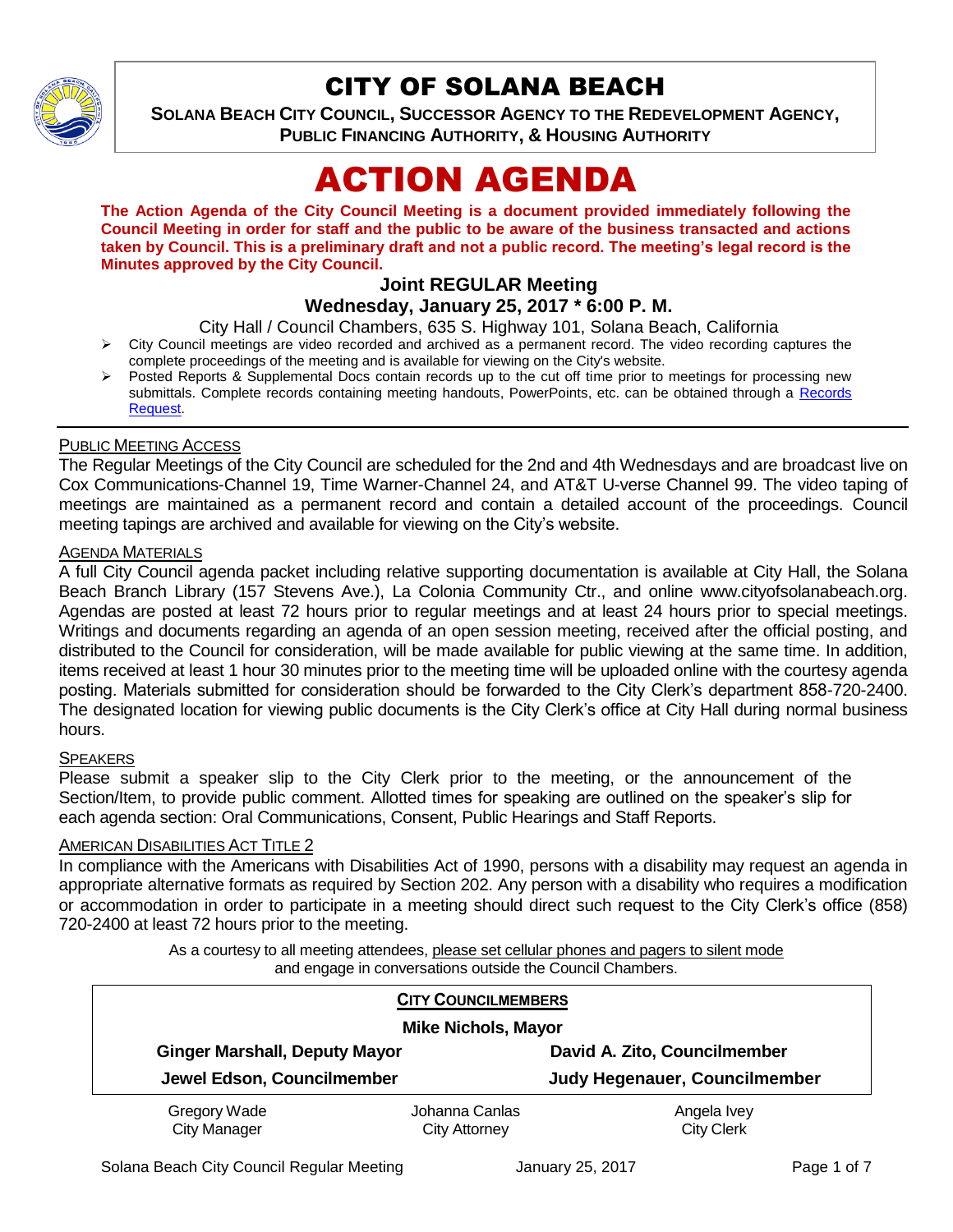#### SPEAKERS:

Please submit your speaker slip to the City Clerk prior to the meeting or the announcement of the Item. Allotted times for speaking are outlined on the speaker's slip for Oral Communications, Consent, Public Hearings and Staff Reports.

#### READING OF ORDINANCES AND RESOLUTIONS:

Pursuant to Solana Beach Municipal Code Section 2.04.460, at the time of introduction or adoption of an ordinance or adoption of a resolution, the same shall not be read in full unless after the reading of the title, further reading is requested by a member of the Council. If any Councilmember so requests, the ordinance or resolution shall be read in full. In the absence of such a request, this section shall constitute a waiver by the council of such reading.

# **CALL TO ORDER AND ROLL CALL:**

#### **CLOSED SESSION REPORT:** (when applicable)

# **FLAG SALUTE:**

#### **APPROVAL OF AGENDA: COUNCIL ACTION: Approved 5/0**

#### **PROCLAMATIONS/CERTIFICATES:** *Ceremonial*

*None at the posting of this agenda*

**PRESENTATIONS:** Ceremonial items that do not contain in-depth discussion and no action/direction. *None at the posting of this agenda*

#### **ORAL COMMUNICATIONS:**

This portion of the agenda provides an opportunity for members of the public to address the City Council on items relating to City business and not appearing on today's agenda by submitting a speaker slip (located on the back table) to the City Clerk. Comments relating to items on this evening's agenda are taken at the time the items are heard. Pursuant to the Brown Act, no action shall be taken by the City Council on public comment items. Council may refer items to the City Manager for placement on a future agenda. The maximum time allotted for each presentation is THREE MINUTES (SBMC 2.04.190). Please be aware of the timer light on the Council Dais.

# **COUNCIL COMMUNITY ANNOUNCEMENTS / COMMENTARY:**

*An opportunity for City Council to make brief announcements or report on their activities. These items are not agendized for official City business with no action or substantive discussion.*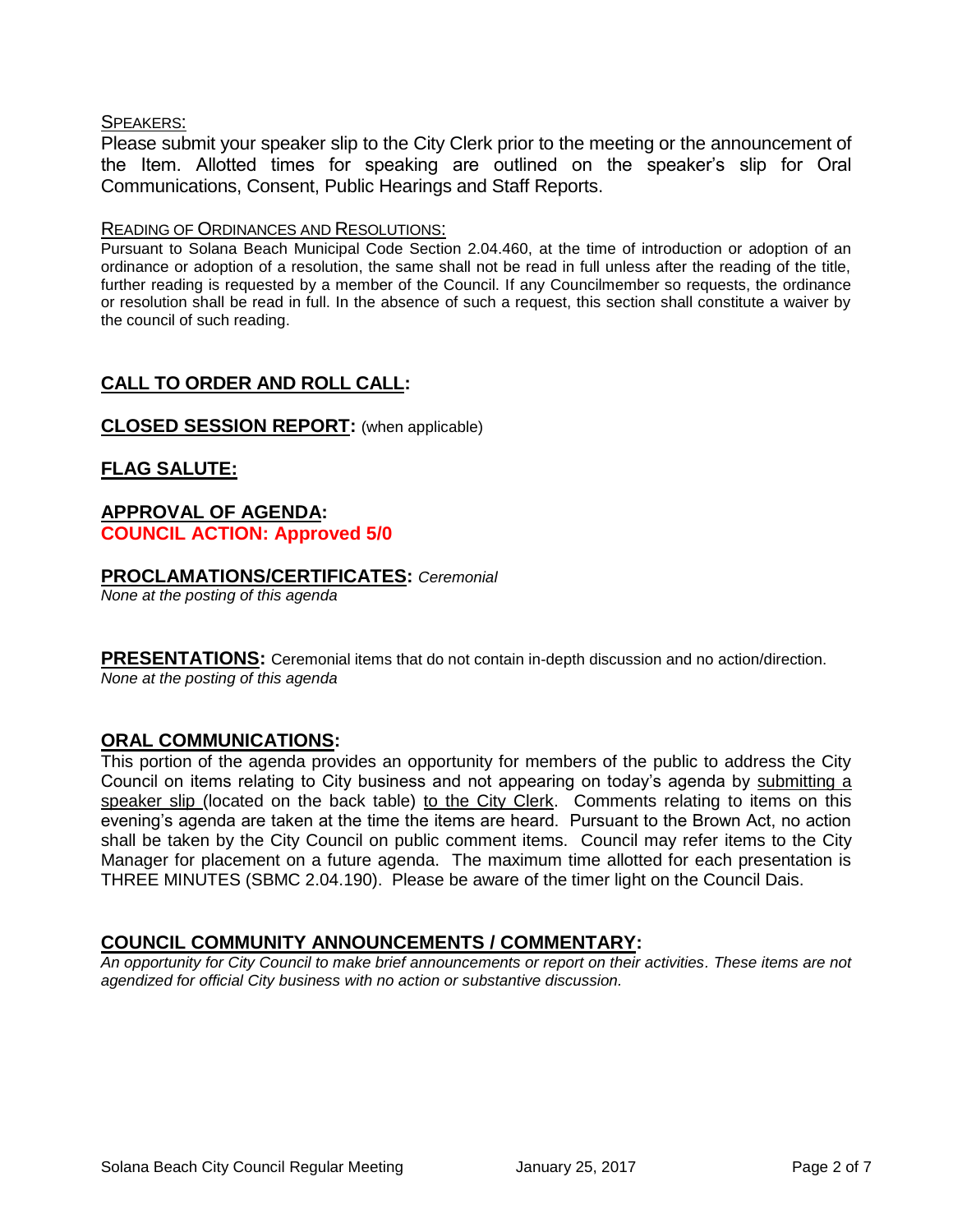# **A. CONSENT CALENDAR:** (Action Items) (A.1. - A.5.)

Items listed on the Consent Calendar are to be acted in a single action of the City Council unless pulled for discussion. Any member of the public may address the City Council on an item of concern by submitting to the City Clerk a speaker slip (located on the back table) before the Consent Calendar is addressed. Those items removed from the Consent Calendar by a member of the Council will be trailed to the end of the agenda, while Consent Calendar items removed by the public will be discussed immediately after approval of the Consent Calendar.

# **A.1. Minutes of the City Council.**

Recommendation: That the City Council

1. Approve the Minutes of the City Council Meetings held December 14, 2016.

See Approved Minutes [http://www.ci.solana-beach.ca.us/index.asp?SEC=F0F1200D-21C6-4A88-8AE1-](http://www.ci.solana-beach.ca.us/index.asp?SEC=F0F1200D-21C6-4A88-8AE1-0BC07C1A81A7&Type=B_BASIC) [0BC07C1A81A7&Type=B\\_BASIC](http://www.ci.solana-beach.ca.us/index.asp?SEC=F0F1200D-21C6-4A88-8AE1-0BC07C1A81A7&Type=B_BASIC) **COUNCIL ACTION: Approved 5/0**

**A.2. Register Of Demands.** (File 0300-30)

Recommendation: That the City Council

1. Ratify the list of demands for December 24, 2016 through December 30, 2016. [Item A.2. Report \(click here\)](https://solanabeach.govoffice3.com/vertical/Sites/%7B840804C2-F869-4904-9AE3-720581350CE7%7D/uploads/Item_A.2._Report_(click_here)_01-25-17.PDF)

*Posted Reports & Supplemental Docs contain records up to the cut off time, prior to the start of the meeting, for processing new submittals. The final official record containing handouts, PowerPoints, etc. can be obtained through a Records Request to the City Clerk's Office.* **COUNCIL ACTION: Approved 5/0**

# **A.3. General Fund Adopted Budget for Fiscal Year 2016-2017 Changes.** (File 0330-30)

Recommendation: That the City Council

1. Receive the report listing changes made to the Fiscal Year 2016-2017 General Fund Adopted Budget.

#### [Item A.3. Report \(click here\)](https://solanabeach.govoffice3.com/vertical/Sites/%7B840804C2-F869-4904-9AE3-720581350CE7%7D/uploads/Item_A.3._Report_(click_here)_01-25-17.PDF)

*Posted Reports & Supplemental Docs contain records up to the cut off time, prior to the start of the meeting, for processing new submittals. The final official record containing handouts, PowerPoints, etc. can be obtained through a Records Request to the City Clerk's Office.* **COUNCIL ACTION: Approved 5/0**

#### **A.4. La Colonia Community Center Exterior Painting Project, Bid No. 2016-08.** (File 0720-30)

Recommendation: That the City Council

#### 1. Adopt **Resolution 2017-011**:

- a. Rejecting all bids for the La Colonia Community Center Exterior Painting Project, Bid No. 2016-08.
- b. Authorizing the City Manager to modify the bid documents as may be necessary and then re-advertise the project for construction bids.

#### **[Item A.4. Report \(click here\)](https://solanabeach.govoffice3.com/vertical/Sites/%7B840804C2-F869-4904-9AE3-720581350CE7%7D/uploads/Item_A.4._Report_(click_here)_01-25-17.PDF)**

*Posted Reports & Supplemental Docs contain records up to the cut off time, prior to the start of the meeting, for processing new submittals. The final official record containing handouts, PowerPoints, etc. can be obtained through a Records Request to the City Clerk's Office.*

#### **COUNCIL ACTION: Approved 5/0**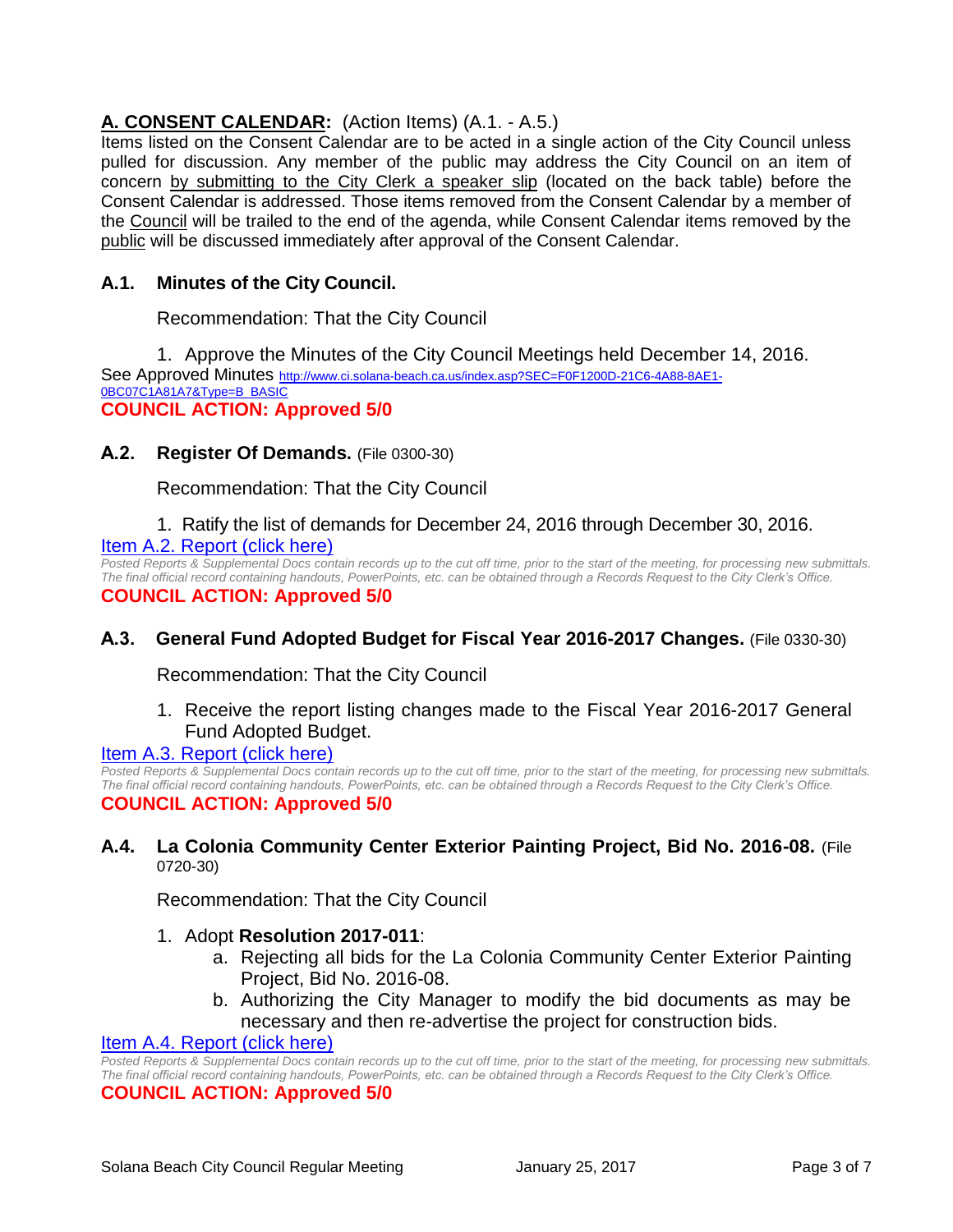# **C. STAFF REPORTS**: (C.1.)

*Submit speaker slips to the City Clerk.*

**C.1. Comprehensive Annual Financial Report (CAFR) Fiscal Year 2015-2016.** (File 0310-22)

Recommendation: That the City Council

- 1. Accept and file the City of Solana Beach Comprehensive Annual Financial Report (CAFR) for the fiscal year July 1, 2015 – June 30, 2016.
- 2. Accept and file the Communication of Internal Control Related Matters Identified in an Audit letter.
- 3. Accept and file the Independent Accountants' Report on Agreed-Upon Procedures Applied to Appropriations Limit Worksheets letter.
- 4. Accept and file The Auditor's Communication With Those Charged with Governance letter.
- 5. Accept and file the Report on Compliance for the Housing Successor.

# [Item C.1. Report \(click here\)](https://solanabeach.govoffice3.com/vertical/Sites/%7B840804C2-F869-4904-9AE3-720581350CE7%7D/uploads/Item_C.1._Report_(click_here)_01-25-17.PDF)

*Posted Reports & Supplemental Docs contain records up to the cut off time, prior to the start of the meeting, for processing new submittals. The final official record containing handouts, PowerPoints, etc. can be obtained through a Records Request to the City Clerk's Office.* **COUNCIL ACTION: Approved 5/0**

# **B. PUBLIC HEARINGS:** (B.1.)

This portion of the agenda provides citizens an opportunity to express their views on a specific issue as required by law after proper noticing by submitting a speaker slip (located on the back table) to the City Clerk. After considering all of the evidence, including written materials and oral testimony, the City Council must make a decision supported by findings and the findings must be supported by substantial evidence in the record. An applicant or designees for a private development/business project, for which the public hearing is being held, is allotted a total of fifteen minutes to speak, as per SBMC 2.04.210. A portion of the fifteen minutes may be saved to respond to those who speak in opposition. All other speakers have three minutes each. Please be aware of the timer light on the Council Dais.

# **B.1. Public Hearing: 707 Fresca Court, Applicant: John Modesitt, Case 17-16-28.** (File 0600-40)

The proposed project meets the minimum objective requirements under the SBMC, is consistent with the General Plan and may be found, as conditioned, to meet the discretionary findings required as discussed in this report to approve a Development Review Permit (DRP) and administratively issue a Structure Development Permit (SDP). Therefore, Staff recommends that the City Council:

- 1. Conduct the Public Hearing: Open the Public Hearing, Report Council Disclosures, Receive Public Testimony, Close the Public Hearing;
- 2. Find the project exempt from the California Environmental Quality Act pursuant to Section 15301 of the State CEQA Guidelines; and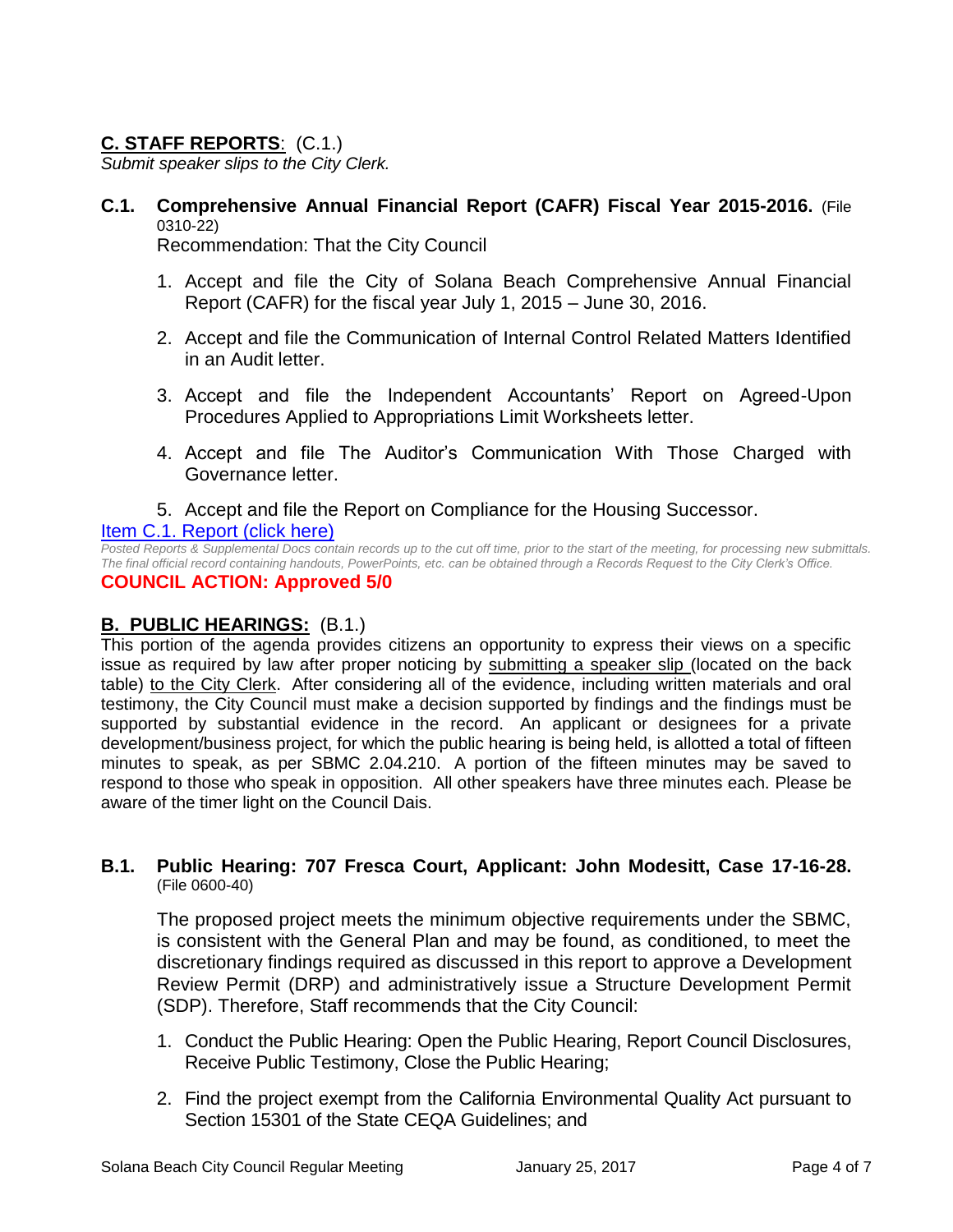3. If the City Council makes the requisite findings and approves the project, adopt **Resolution 2017-009** conditionally approving a DRP and SDP to construct an eight (8) square foot first-floor addition and a new 828 square foot, second-floor addition to an existing one-story, single-family residence with an attached two car garage located at 707 Fresca Court.

# [Item B.1. Report \(click here\)](https://solanabeach.govoffice3.com/vertical/Sites/%7B840804C2-F869-4904-9AE3-720581350CE7%7D/uploads/Item_B.1._Report_(click_here)_01-25-17.PDF)

[B.1. Updated Report #1](https://solanabeach.govoffice3.com/vertical/Sites/%7B840804C2-F869-4904-9AE3-720581350CE7%7D/uploads/B.1._Updated_Report_1_-_1-25-17.pdf)

#### [B.1. Supplemental Documents -](https://solanabeach.govoffice3.com/vertical/Sites/%7B840804C2-F869-4904-9AE3-720581350CE7%7D/uploads/B.1._Supplemental_Documents_-_R_1-25-17.pdf) R

*Posted Reports & Supplemental Docs contain records up to the cut off time, prior to the start of the meeting, for processing new submittals. The final official record containing handouts, PowerPoints, etc. can be obtained through a Records Request to the City Clerk's Office.*

**COUNCIL ACTION: Approved 5/0 to close the public hearing. COUNCIL ACTION: Approved 5/0**

# **C. STAFF REPORTS**: (C.2. - C.4.)

*Submit speaker slips to the City Clerk.*

**C.2. Citizen Commission Appointments.** (File 0120-06)

Recommendation: That the City Council

1. Appoint three (3) members to the **Budget and Finance** Commission nominated/appointed by *individual* Councilmembers Zito, Edson and Hegenauer for a two year term (ending January 2019).

**COUNCIL ACTION: Approved 5/0** to appoint Kevin Murphy (Zito's appointment), Jeff Lyle (Edson's appointment), Gordon Johns (Hegenauer's appointment).

- 2. Appoint five (5) members to the **Climate Action** Commission nominated/appointed by *Council-at-large for the following positions*:
	- a. Three (3) *Resident* appointments:
		- Two (2) vacancies (term ending January 2019). Peter Zahn, Kristi Becker
		- One (1) vacancy (term ending January 2018). Heidi Dewar
	- b. One (1) *Professional* appointment for member of the environmental and/or scientific community (*resident or non-resident*):
		- One (1) position (term ending January 2019). Chester Koblinsky
- c. One (1) *Councilmember* appointment. The second Council position was appointed to Councilmember Hegenauer at the January 11<sup>th</sup> meeting. Council reached consensus to fill this second Council position with an alternate member (Resident or Professional) until Council decides otherwise. Melissa Seipel

**COUNCIL ACTION: Approved 5/0** for all Climate Action Commission appointments.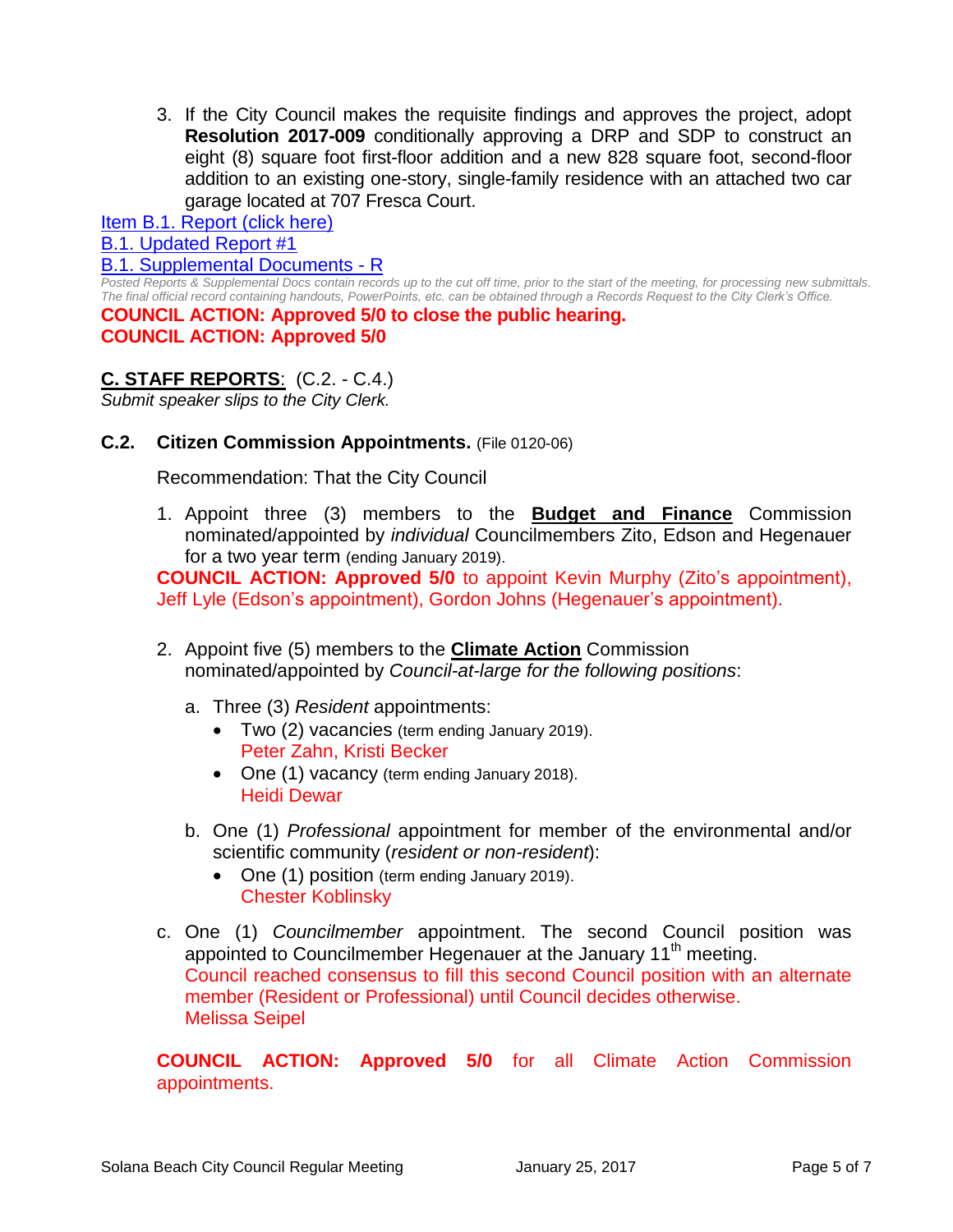3. Appoint four (4) members to the **Parks and Recreation** Commission nominated/appointed by *Council-at-large* for a two year term (ending January 2019). **COUNCIL ACTION: Approved 5/0** to appoint Peter McConville, Rachel Friedman, Dave Roberts, and Ashley Sammis.

4. Appoint three (3) members to the **Public Arts** Commission nominated/appointed by *Council-at-large* for a two year term (ending January 2019).

**COUNCIL ACTION: Approved 4/1** (Noes: Marshall) to appoint Cindy Neptune, Stephen Ostrow, Deborah Ann Sweet

5. Appoint three (3) members to the **View Assessment** Commission nominated/ appointed by *individual* Councilmembers Nichols, Hegenauer and Edson for a two year term (ending January 2019).

**COUNCIL ACTION: Approved 3/1/1** (Noes: Marshall, Recused: Hegenauer) to appoint Jack Hegenauer (Nichols' appointment).

**COUNCIL ACTION: Approved 4/1** (Noes: Marshall) to appoint Dean Pasko (Edson's appointment) and Kelly Harless (Hegenauer's appointment).

[Item C.2. Report \(click here\)](https://solanabeach.govoffice3.com/vertical/Sites/%7B840804C2-F869-4904-9AE3-720581350CE7%7D/uploads/Item_C.2._Report_(click_here)_01-25-17.PDF) [C.2. Updated Report \(Worksheet\) #1](https://solanabeach.govoffice3.com/vertical/Sites/%7B840804C2-F869-4904-9AE3-720581350CE7%7D/uploads/C.2._Updated_Report_(wrksht)-_1-25-17.pdf) [C.2. Updated Report \(Worksheet\) #2](https://solanabeach.govoffice3.com/vertical/Sites/%7B840804C2-F869-4904-9AE3-720581350CE7%7D/uploads/C.2._Updated_Report_(wrksht)_2-_1-25-17.pdf)

*Posted Reports & Supplemental Docs contain records up to the cut off time, prior to the start of the meeting, for processing new submittals. The final official record containing handouts, PowerPoints, etc. can be obtained through a Records Request to the City Clerk's Office.*

# **C.3. Adopt (2nd Reading) Ordinance 472 – Storm Water Management.** (File 0850-40)

Recommendation: That the City Council

1. Adopt **Ordinance 472** modifying the Storm Water Management section of the Solana Beach Municipal Code in order to comply with the San Diego Regional Water Quality Control Board Order 2013-0001.

[Item C.3. Report \(click here\)](https://solanabeach.govoffice3.com/vertical/Sites/%7B840804C2-F869-4904-9AE3-720581350CE7%7D/uploads/Item_C.3._Report_(click_here)_01-25-17.PDF)

*Posted Reports & Supplemental Docs contain records up to the cut off time, prior to the start of the meeting, for processing new submittals. The final official record containing handouts, PowerPoints, etc. can be obtained through a Records Request to the City Clerk's Office.* **COUNCIL ACTION: Approved 5/0**

# **C.4. Council Standing Committee.** (File 0410-05)

Recommendation: That the City Council

- 1. Adopt **Resolution 2017-012** establishing the Fire Department Governance and Organizational Evaluation Council Standing Committee
- 2. Appoint two Councilmembers to serve on the Standing Committee.

[Item C.4. Report \(click here\)](https://solanabeach.govoffice3.com/vertical/Sites/%7B840804C2-F869-4904-9AE3-720581350CE7%7D/uploads/Item_C.4._Report_(click_here)_01-25-17.PDF)

*Posted Reports & Supplemental Docs contain records up to the cut off time, prior to the start of the meeting, for processing new submittals. The final official record containing handouts, PowerPoints, etc. can be obtained through a Records Request to the City Clerk's Office.* **COUNCIL ACTION: Approved 5/0 to appoint Councilmember Edson and Councilmember Hegenauer.**